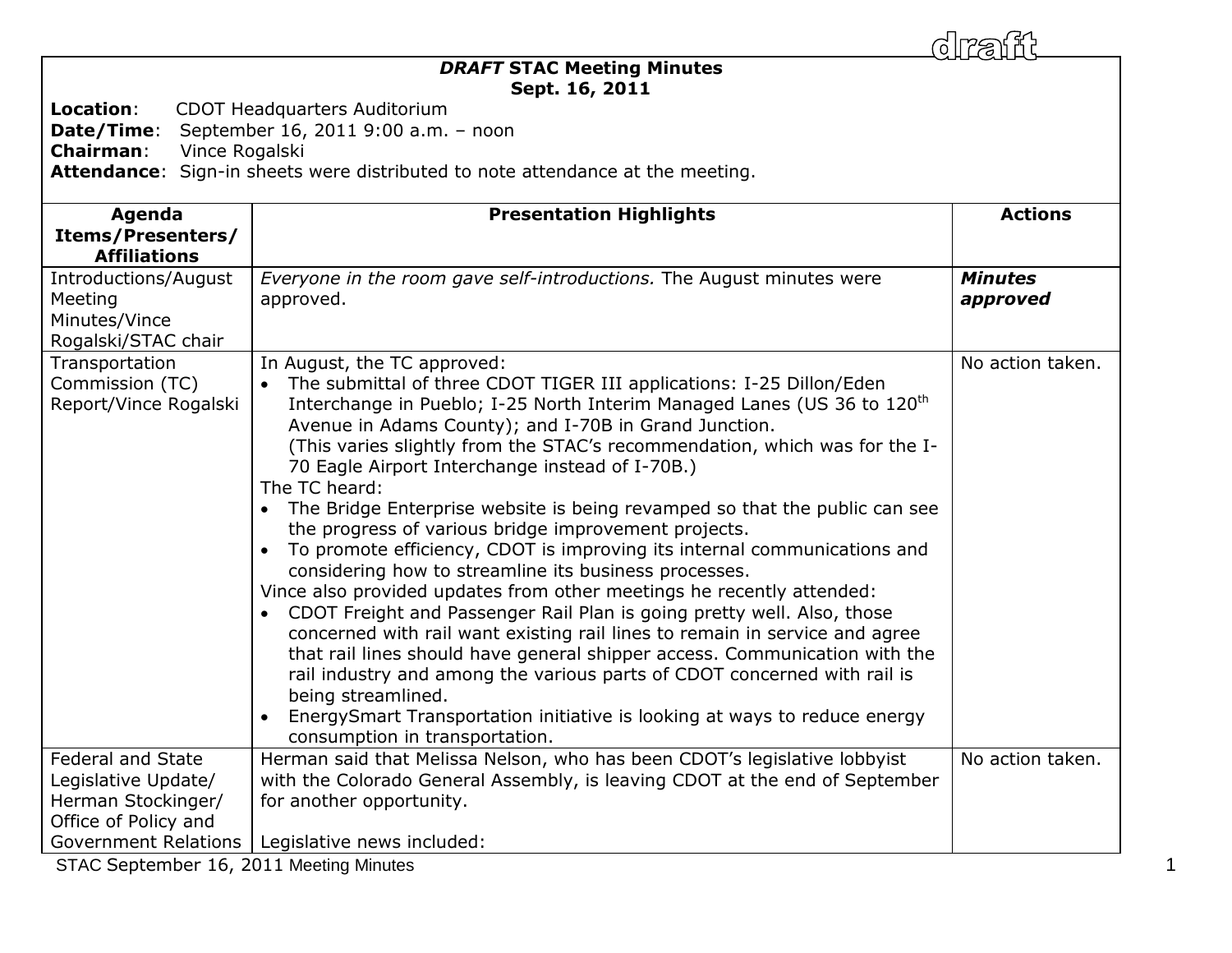|                                                                                                                                          | The Office of Policy and Government Relations continues work on its<br>legislative agenda for the coming state legislative session.<br>Congress passed a six-month authorization extension on Thursday,<br>$\bullet$<br>September 15, extending both the surface transportation and aviation<br>programs at current funding levels. This includes a 6-month extension of<br>the federal gas tax.<br>There is not yet an appropriations extension, although a three-week<br>extension is likely near the end of the month.<br>The recently announced Jobs bill contains a transportation component but<br>passage is unlikely.                                                                                                                                                                                                                                                                                                                                                                                                                                                                                                                                                                                                                                                                                                                                                                                                         |                  |
|------------------------------------------------------------------------------------------------------------------------------------------|---------------------------------------------------------------------------------------------------------------------------------------------------------------------------------------------------------------------------------------------------------------------------------------------------------------------------------------------------------------------------------------------------------------------------------------------------------------------------------------------------------------------------------------------------------------------------------------------------------------------------------------------------------------------------------------------------------------------------------------------------------------------------------------------------------------------------------------------------------------------------------------------------------------------------------------------------------------------------------------------------------------------------------------------------------------------------------------------------------------------------------------------------------------------------------------------------------------------------------------------------------------------------------------------------------------------------------------------------------------------------------------------------------------------------------------|------------------|
| Phase 1 Resident<br>Survey/Debra<br>Perkins-Smith, DTD<br>director, and Scott<br>Richrath, Performance<br>Measure and Policy<br>Analysis | After being introduced by Debra Perkins-Smith, Scott Richrath reviewed the<br>initial findings from a resident survey about public attitudes toward CDOT and<br>transportation that Corona Insights conducted this summer, the first time<br>CDOT has surveyed the public on transportation since 2006. Around 20,000-<br>30,000 calls were made to get 2,136 complete interviews for a statistically<br>valid sample of 384 completed interviews in each of four areas - the Eastern<br>Plains, Western Slope, Colorado Springs/El Paso County, and Other Front<br>Range - and 600 from the Denver metro area. When someone answered the<br>phone, the first question asked was if the call recipient was a male 18-35 or if<br>there were 18-35 year old males in the dwelling because of the<br>underrepresentation of that group in the survey. The data had an approximate<br>2 percent error statewide.<br>Some key highlights of the survey include:<br>78 percent of the respondents approve of the job CDOT is doing;<br>$\bullet$<br>79 percent trust CDOT to do what is best for the public; and<br>$\bullet$<br>71 percent believe CDOT efficiently uses tax dollars.<br>$\bullet$<br>The survey indicated that government spending and economic issues are the<br>most important problems for Coloradans, but only 6 percent believe economic<br>development is CDOT's top priority. Survey respondents weren't asked if | No action taken. |
|                                                                                                                                          | economic development should be a top priority for CDOT. The full survey that<br>will be conducted for the next long-range plan update may that question. Mark<br>Imhoff said he would make sure transit is represented in questions for the full<br>survey.<br>In 2006, the primary concerns of survey respondents were education/higher<br>education, growth/urban sprawl/too many people, and water. According to this                                                                                                                                                                                                                                                                                                                                                                                                                                                                                                                                                                                                                                                                                                                                                                                                                                                                                                                                                                                                              |                  |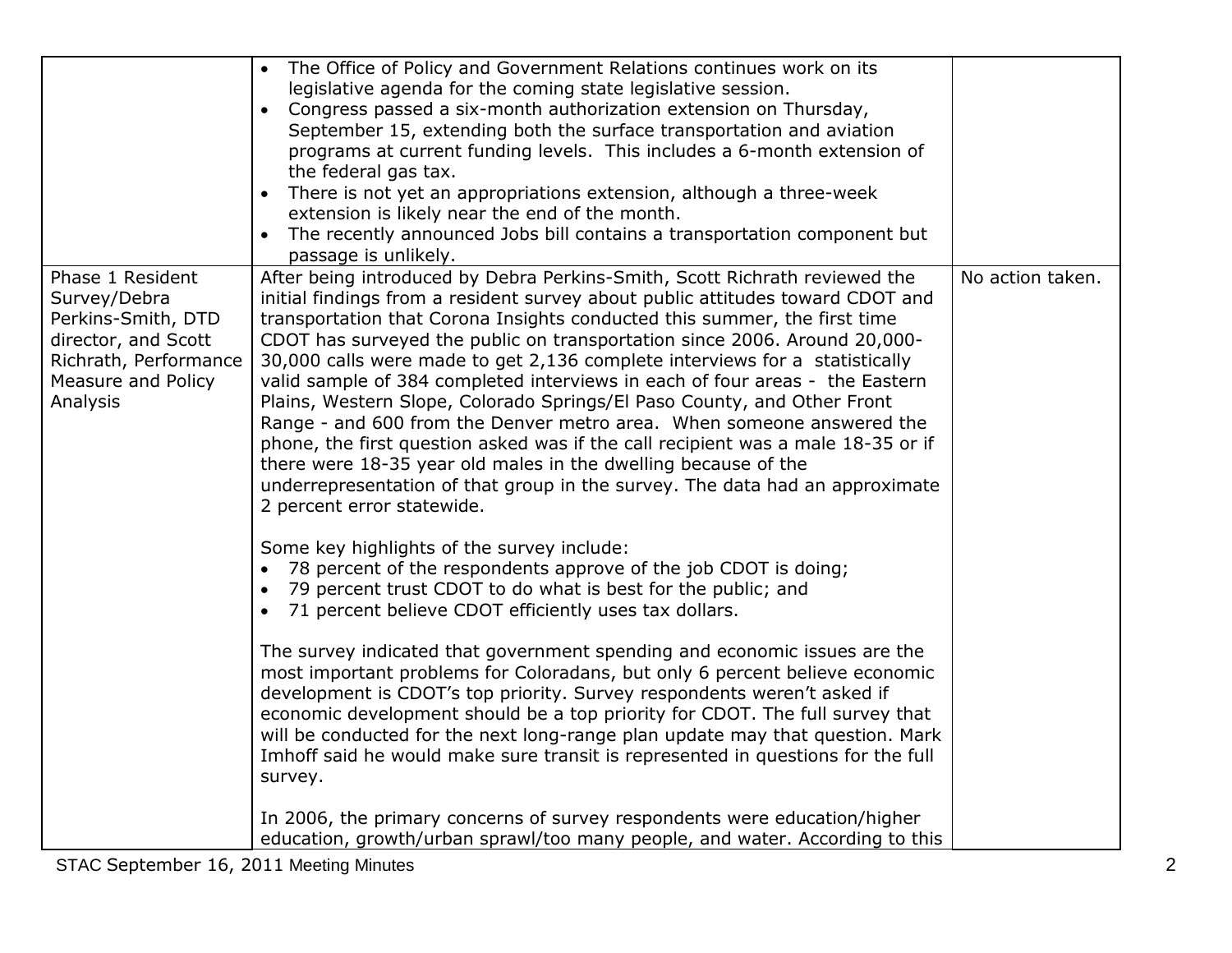| latest survey, the primary concerns are tax/government spending/budget,<br>economy/unemployment/ and transportation issues/maintenance.                                                                                                                                                                                                                                                                                                                                                                                                                                            |  |
|------------------------------------------------------------------------------------------------------------------------------------------------------------------------------------------------------------------------------------------------------------------------------------------------------------------------------------------------------------------------------------------------------------------------------------------------------------------------------------------------------------------------------------------------------------------------------------|--|
| Lack of public knowledge about CDOT's primary funding source also was<br>evident, with only 28 percent saying they believe the fuel tax is the largest<br>source of funding. Although government spending is a concern, 66 percent<br>prefer CDOT spend more money to perform highway construction at night<br>versus keeping construction costs lower by working during the day.<br>Maintaining existing highways and bridges is a top priority of CDOT for 39<br>percent of the respondents, compared to reducing congestion (14 percent)<br>and increasing access (13 percent). |  |
| At least 75 percent think CDOT's performance is acceptable or more at<br>roadway signage and striping, snow and ice removal, communicating traffic<br>information, designing roads and bridges, and managing road construction. At<br>least 30 percent say CDOT needs improvement with pavement repair,<br>including filling potholes; bicycle and pedestrian facilities or highways; traffic<br>light synchronization, and bridge repair and replacement.                                                                                                                         |  |
| At least 70 percent erroneously believe CDOT is responsible for issuing state<br>drivers licenses and providing regional transit services.                                                                                                                                                                                                                                                                                                                                                                                                                                         |  |
| Vince Rogalski said he received a complaint about calls being made late at<br>night. Scott responded that some calls had to be made later at night to include<br>all the demographic groups but that that comment would be passed onto<br>whatever entity does the next survey.                                                                                                                                                                                                                                                                                                    |  |
| Handout: Summer 2011 CDOT Resident Survey PowerPoint (made available<br>after the meeting on the STAC website)                                                                                                                                                                                                                                                                                                                                                                                                                                                                     |  |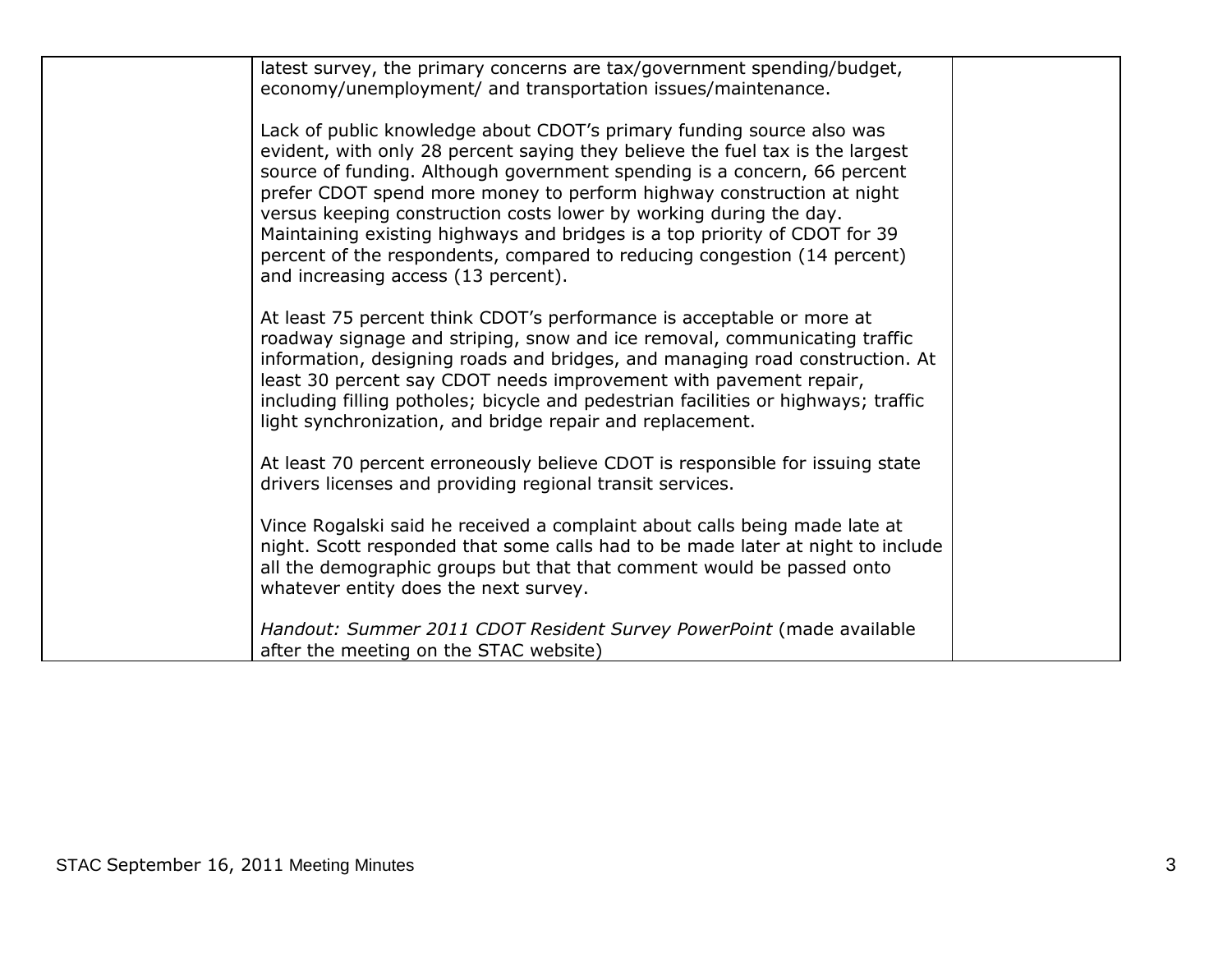| At the direction of the Planning Council, the plan does not address livability. It<br>includes data on greenhouse gases (a 42.4 percent growth in greenhouse gas<br>emissions is forecast by 2035) and updates data on the travel demand model,<br>land use allocation model, forecast report, and other information. It<br>incorporates data from three plans: Transportation Demand Management,<br>Regional Transit Element, and Congestion Management Process.<br>The greatest challenge is finding resources to pay for implementing the RTP,<br>with a current \$3.6 billion funding shortfall forecast by 2035. Strategies for<br>addressing the funding gap include:<br>• Limit the call for projects to regional projects;<br>Focus available funding on the most critical projects, such as completing<br>the current Transportation Improvement Program (TIP) projects and<br>helping CDOT Region 4 implement Phase I of the North I-25 Environmental<br>Impact Statement;<br>Focus on projects that have the most benefit for the least expenditure (i.e.,<br>Travel Demand Management, Transportation System Management, and<br>emphasizing "thin roads, thick nodes" to guide improvements, particularly<br>intersections);<br>New funding mechanisms, such as special improvement districts, regional<br>transportation authorities, provision of regional services by the MPO to<br>local governments for a fee, cost sharing, and indexing of gas tax; and<br>Right of way preservation for all modes, including rail.<br>Handout: North Front Range Regional Transportation Plan 2035 Update<br>PowerPoint | North Front Range<br>Metropolitan Planning<br>Organization<br>(NFRMPO) 2035 Plan<br>Update/Cliff<br>Davidson/NFRMPO<br>director | Cliff Davidson provided an overview of the NFRMPO 2035 Regional<br>Transportation Plan (RTP) Update. This corridor-based plan lists highway and<br>transit projects only if they are on one of the three tier corridors: Tier One (I-<br>25, US 287, US 34); Tier Two (SH 14, US 85, and Prospect); and Tier Three<br>(SH 392, SH 1, Two Rivers Parkway, SH 60/SH 56, and SH 257). Highway<br>projects must involve at least one lane mile of roadway and transit projects<br>must be considered regionally significant. |  |
|-----------------------------------------------------------------------------------------------------------------------------------------------------------------------------------------------------------------------------------------------------------------------------------------------------------------------------------------------------------------------------------------------------------------------------------------------------------------------------------------------------------------------------------------------------------------------------------------------------------------------------------------------------------------------------------------------------------------------------------------------------------------------------------------------------------------------------------------------------------------------------------------------------------------------------------------------------------------------------------------------------------------------------------------------------------------------------------------------------------------------------------------------------------------------------------------------------------------------------------------------------------------------------------------------------------------------------------------------------------------------------------------------------------------------------------------------------------------------------------------------------------------------------------------------------------------------------------------------------------------------------|---------------------------------------------------------------------------------------------------------------------------------|--------------------------------------------------------------------------------------------------------------------------------------------------------------------------------------------------------------------------------------------------------------------------------------------------------------------------------------------------------------------------------------------------------------------------------------------------------------------------------------------------------------------------|--|
|                                                                                                                                                                                                                                                                                                                                                                                                                                                                                                                                                                                                                                                                                                                                                                                                                                                                                                                                                                                                                                                                                                                                                                                                                                                                                                                                                                                                                                                                                                                                                                                                                             |                                                                                                                                 |                                                                                                                                                                                                                                                                                                                                                                                                                                                                                                                          |  |
|                                                                                                                                                                                                                                                                                                                                                                                                                                                                                                                                                                                                                                                                                                                                                                                                                                                                                                                                                                                                                                                                                                                                                                                                                                                                                                                                                                                                                                                                                                                                                                                                                             |                                                                                                                                 |                                                                                                                                                                                                                                                                                                                                                                                                                                                                                                                          |  |
|                                                                                                                                                                                                                                                                                                                                                                                                                                                                                                                                                                                                                                                                                                                                                                                                                                                                                                                                                                                                                                                                                                                                                                                                                                                                                                                                                                                                                                                                                                                                                                                                                             |                                                                                                                                 |                                                                                                                                                                                                                                                                                                                                                                                                                                                                                                                          |  |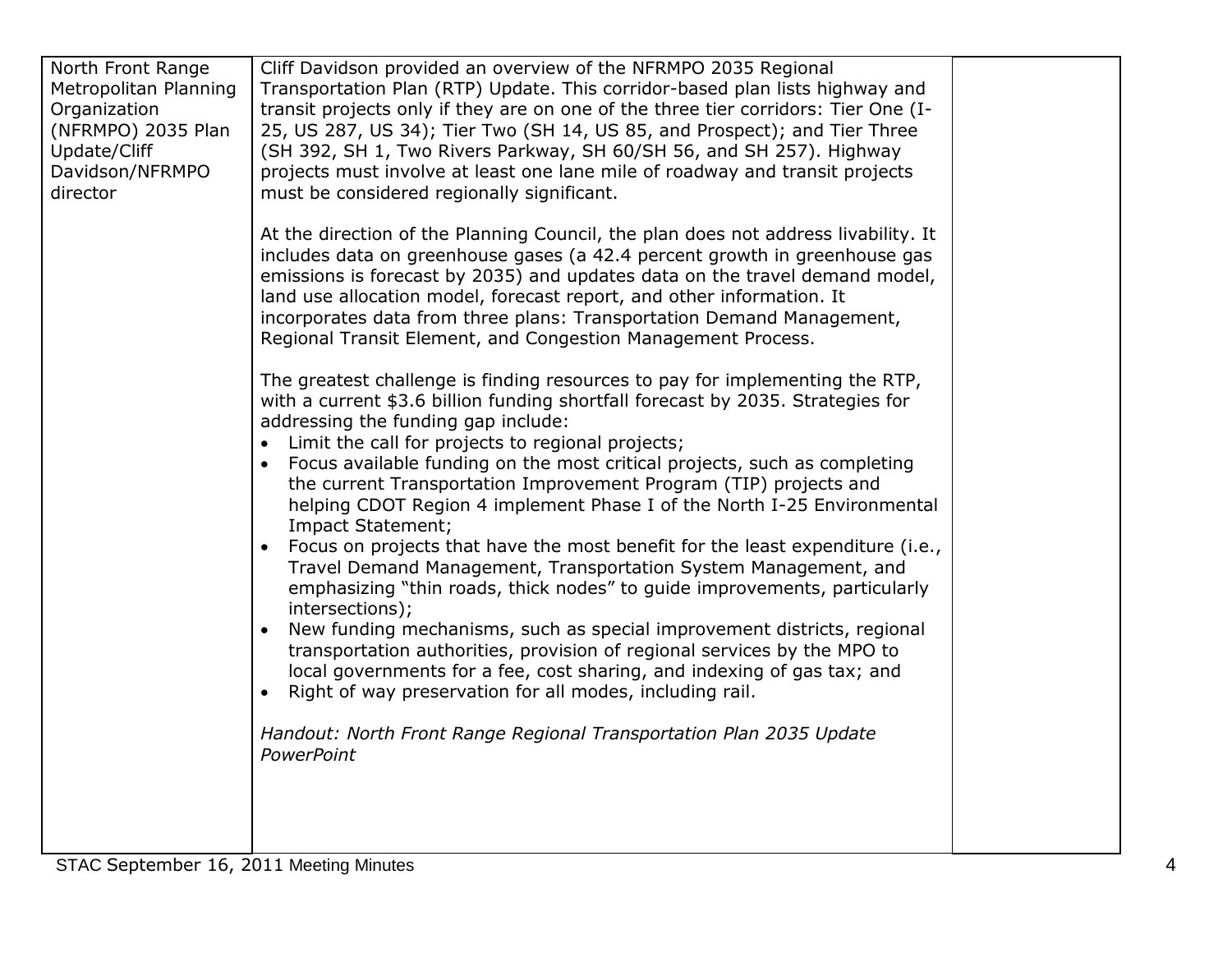| <b>Transit and Rail</b>   | The CDOT-Colorado Association of Transit Agencies fall conference was last       | No action taken. |
|---------------------------|----------------------------------------------------------------------------------|------------------|
| <b>Advisory Committee</b> | week. On Sept. 16, DTR issued a call for FY 2013 FASTER transit grant            |                  |
| (TRAC)/Division of        | projects. DTR hasn't heard if a decision has been made yet on funding for the    |                  |
| Transit and Rail (DTR)    | State of Good Repair and Bus Livability Section 5309 projects. Last month        |                  |
| Update/Mark               | CDOT submitted projects for Clean Fuels and Greenhouse Gas/Energy                |                  |
| Imhoff/DTR director       | Reduction funding. The required annual report on possible state rail line        |                  |
|                           | acquisitions has been submitted (there weren't any proposed in 2010). DTR        |                  |
|                           | will be back to the STAC in November or December 2011 with                       |                  |
|                           | recommendations from the State Freight and Passenger Rail Plan. A consultant     |                  |
|                           | has been selected for the Rail Connectivity Study and kick-off meeting took      |                  |
|                           | place Sept. 15. Consultants for the Advanced Guideway System plan will be        |                  |
|                           | interviewed in late September.                                                   |                  |
|                           |                                                                                  |                  |
|                           | In answer to a question from Cliff Davidson, Mark said the FASTER transit        |                  |
|                           | contract template has finally passed the State Controller's Office. Of the 86    |                  |
|                           | submitted and approved FASTER projects, one has been completed, four have        |                  |
|                           | had their contracts executed, 19 have had their contracts sent to local entities |                  |
|                           | for approval, 11 are in Procurement after the scopes of work were reviewed       |                  |
|                           | and approved, and 42 are having their scopes of work reviewed. One project       |                  |
|                           | was withdrawn and there has been no action on two projects. For the next         |                  |
|                           | group of FASTER transit projects, intergovernmental agreements will be           |                  |
|                           | initiated in July 2012 for projects awarded in December 2011-January 2012.       |                  |
|                           |                                                                                  |                  |
|                           | Progress on transit contracts eventually will be posted on the DTR website.      |                  |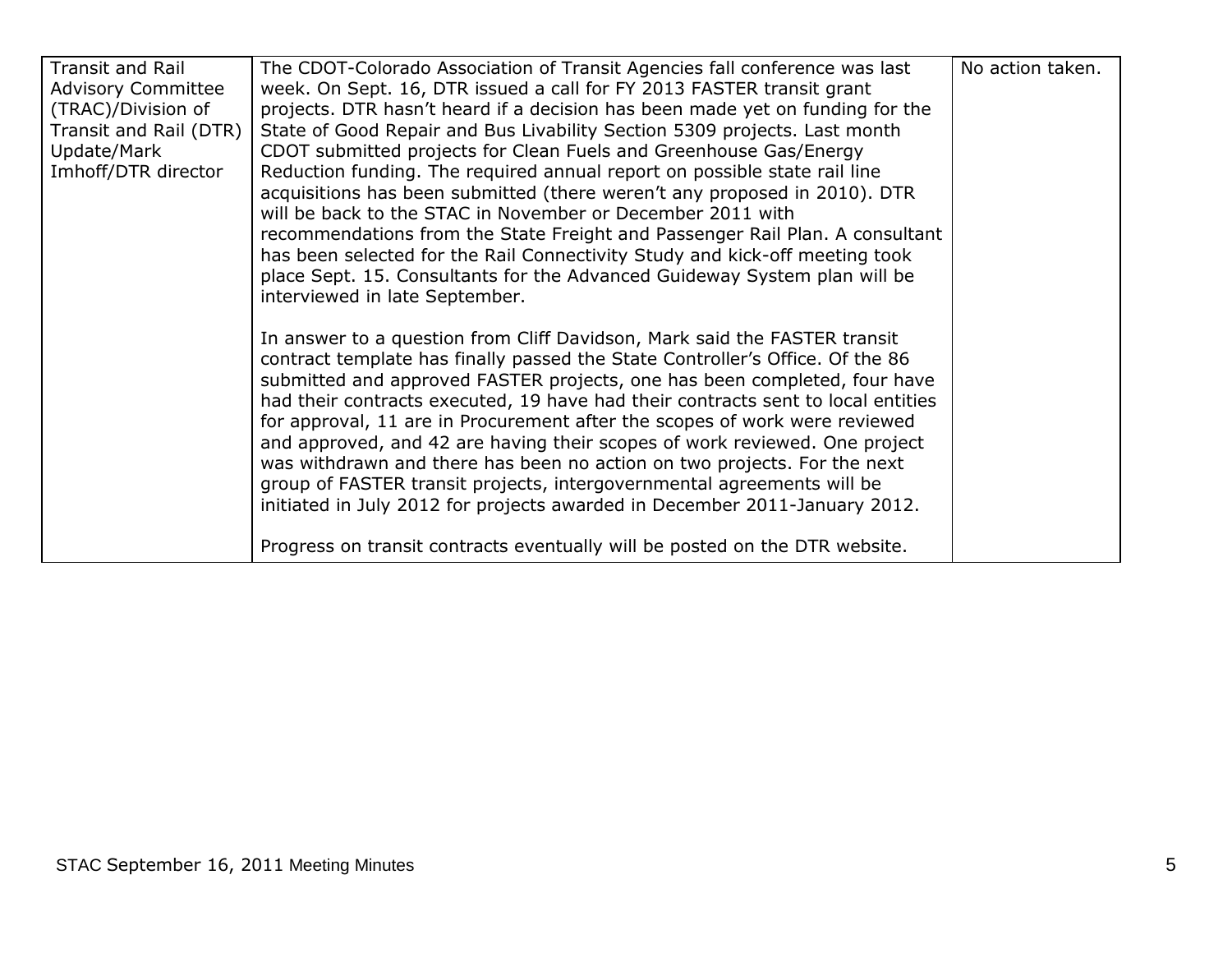| List of Ready-to-Go<br><b>Strategic Corridor</b><br>Projects/ Tim Harris/<br><b>CDOT Chief Engineer</b> | Tim Harris discussed a handout and Strategic Corridor projects totaling \$335<br>million in today's dollars that would be ready to go to ad by May 2012 at the<br>latest if money were available. Most of the projects would be ready to go to ad<br>by February or March, however. The list has five projects from Region 2, three<br>from Region 3, and one each from Regions 4 and 6. Since he compiled the list,<br>the Region 4 \$11M I-25 Crossroads to Harmony Rubblization and Overlay<br>project was removed because surface treatment money is likely to be used to<br>fund the project.                                                                                                                                                                                                                                                                                                                                                                                                                                                                                                                                                                                                                                                                                                                                         | No action taken. |
|---------------------------------------------------------------------------------------------------------|--------------------------------------------------------------------------------------------------------------------------------------------------------------------------------------------------------------------------------------------------------------------------------------------------------------------------------------------------------------------------------------------------------------------------------------------------------------------------------------------------------------------------------------------------------------------------------------------------------------------------------------------------------------------------------------------------------------------------------------------------------------------------------------------------------------------------------------------------------------------------------------------------------------------------------------------------------------------------------------------------------------------------------------------------------------------------------------------------------------------------------------------------------------------------------------------------------------------------------------------------------------------------------------------------------------------------------------------|------------------|
|                                                                                                         | Jim Austin asked why Region 2 had more incomplete Strategic Corridors than<br>any other region. Wayne Williams said Region 2 had the most projects now,<br>due to incomplete environmental clearances at the time when transportation<br>bond money was available.                                                                                                                                                                                                                                                                                                                                                                                                                                                                                                                                                                                                                                                                                                                                                                                                                                                                                                                                                                                                                                                                         |                  |
|                                                                                                         | Handout: "Ready to Go" $7th$ Pot Projects (To Ad by May 2012) chart                                                                                                                                                                                                                                                                                                                                                                                                                                                                                                                                                                                                                                                                                                                                                                                                                                                                                                                                                                                                                                                                                                                                                                                                                                                                        |                  |
| FY 2012 Budget<br>Update/Laurie<br>Freedle/Budget<br>Director                                           | Laurie Freedle noted that a handout had been distributed during the meeting<br>about a new policy on making amendments to the Statewide Transportation<br>Improvement Program (STIP) pool projects. She said she wanted to give the<br>STAC a heads-up that the TC will consider the new policy at its September<br>meeting the following week. She said it will make things easier.<br>In August, the STAC discussed possible options for spending \$91.8 million in<br>additional federal funding. Now, as a result of a thorough review of all sources<br>of revenue, the amount of additional federal and state funding has increased<br>to a total of \$229.1 million. The sources are:<br>\$91.8 million from FY 2011 final apportionment;<br>$\bullet$<br>\$10.6 million from FY 2011 federal distribution;<br>$\bullet$<br>\$13.1 million in FY 2011 roll forward dollars (dollars that went unspent);<br>$\bullet$<br>\$13.1 million from reconciliation of SB-1 revenues legislatively dedicated to<br>$\bullet$<br>Strategic Corridor projects;<br>\$3.3 million from unused match for ARRA projects;<br>\$37.8 million from reconciliation of SB 1310 revenues; and<br>$\bullet$<br>\$59.4 million from reconciliation of state Highway Users Tax Fund (state<br>$\bullet$<br>highway fund revenues and FASTER safety revenue) | No action taken. |
|                                                                                                         | None of the budget proposals for FY 2012 include the additional money. Laurie<br>presented three alternatives for the use of the funds that will go to the TC for                                                                                                                                                                                                                                                                                                                                                                                                                                                                                                                                                                                                                                                                                                                                                                                                                                                                                                                                                                                                                                                                                                                                                                          |                  |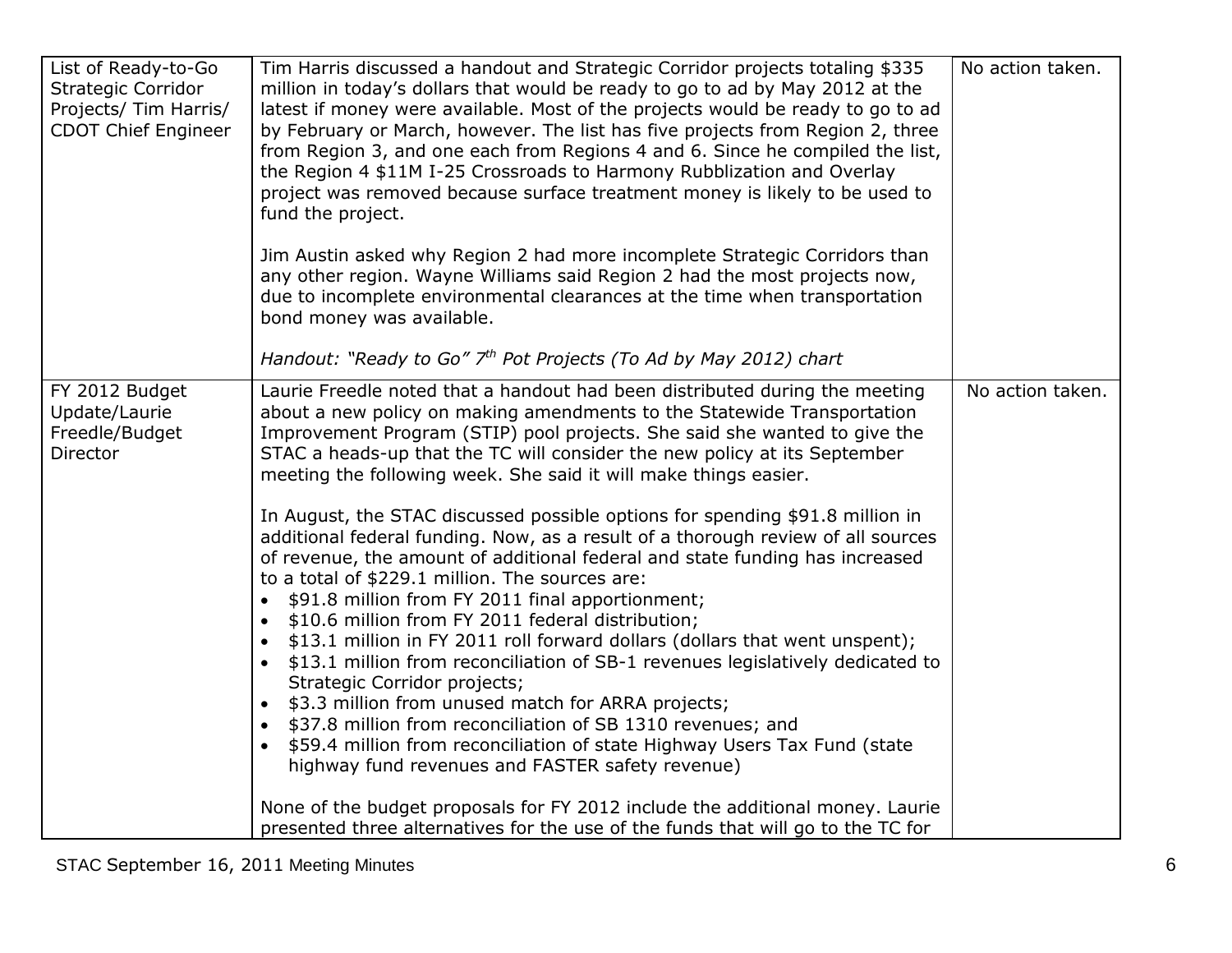| discussion and later action:                                                                                                                                                                                                                                                               |  |
|--------------------------------------------------------------------------------------------------------------------------------------------------------------------------------------------------------------------------------------------------------------------------------------------|--|
| Alternative #1 - Regional Balance<br>Surface Treatment: \$90.0M<br>Miscellaneous Items: \$13.8M<br>Twin Tunnels: \$60.0M<br>RPP: \$65.3M<br>Total: \$229.1M                                                                                                                                |  |
| Alternative $#2$ – Surface Treatment as a Priority<br>Surface Treatment: \$125.0M<br>Miscellaneous Items: \$13.8M<br>Twin Tunnels: \$60.0M<br>RPP: \$30.3M<br>Total: \$229.1M                                                                                                              |  |
| Alternative #3 - Strategic Projects<br>Surface Treatment: \$90.0M<br>Miscellaneous Items: \$13.8M<br>Twin Tunnels: \$60.0M<br>Strategic Projects: $$30.3M$ -TC selects specific $7th$ pot project(s)<br>Total: \$229.1M                                                                    |  |
| The \$13.8 million Miscellaneous Items includes:<br>• Removal of beetle kill trees from the public right of way: \$2 million;<br>• Transit Loan to local operators: \$4.8 million;<br>• Rock fall mitigation: \$2 million (additional); and<br>• Road equipment: \$5 million (additional). |  |
| Will Toor of DRCOG asked if the Twin Tunnels project estimates include<br>revenues that could be raised from managed lanes or congestion pricing. Ben<br>Stein responded that he does not know how much could be raised in that<br>manner.                                                 |  |
| Diane Mitsch Bush reminded the group that the Twin Tunnels impact the<br>Western Slope as well as the Front Range.                                                                                                                                                                         |  |
| Of the alternatives, Will Toor said he preferred Alternative #1 because it                                                                                                                                                                                                                 |  |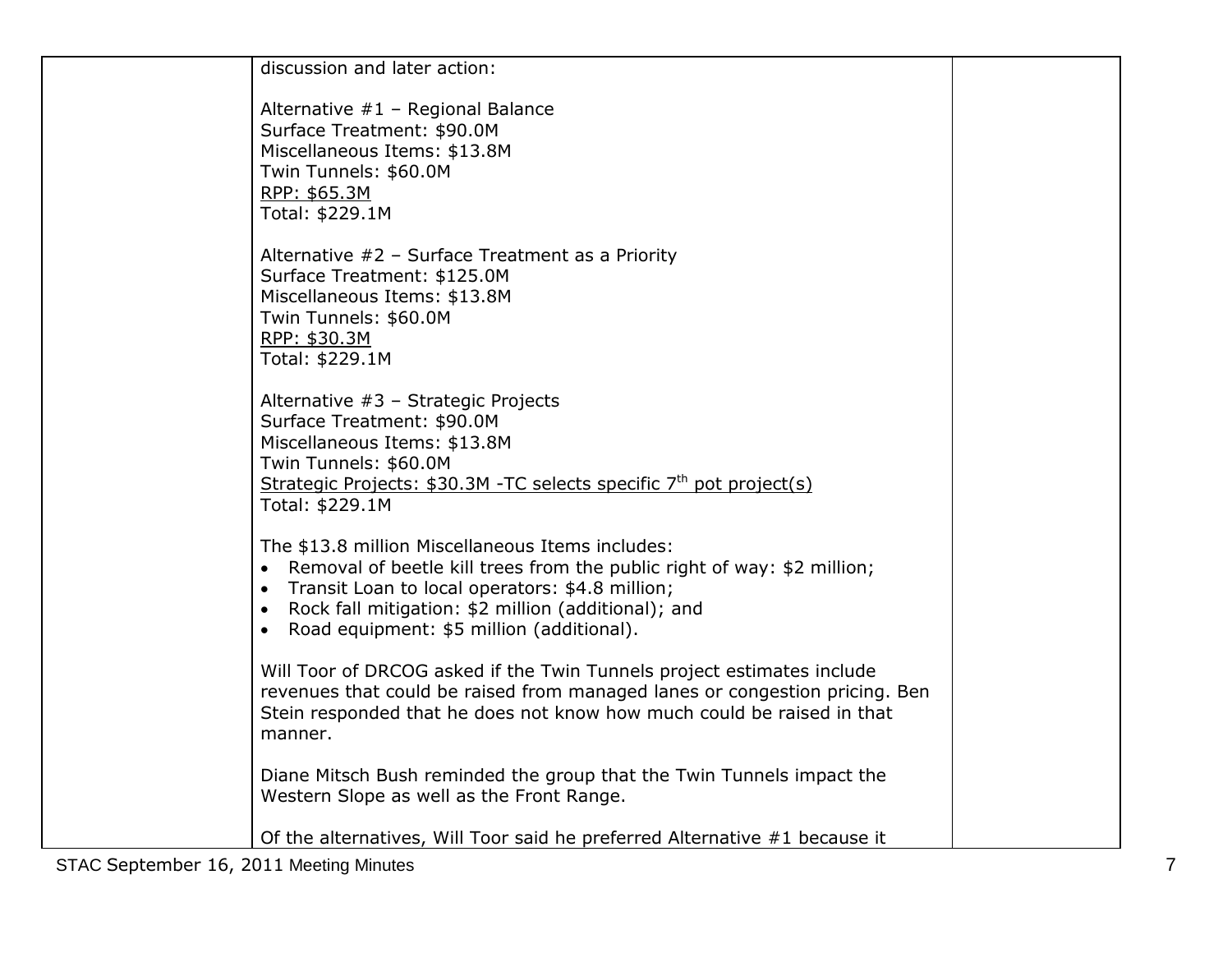| doesn't place Strategic Corridor projects above others. Thad Noll of<br>Intermountain TPR agreed, saying the money would have been allocated by<br>formula in about the same way. Steve Rudy said Twin Tunnels would be<br>counted toward Denver Regional Council of Governments (DRCOG) allocation<br>outlined in the Memorandum of Understanding with CDOT. |  |
|---------------------------------------------------------------------------------------------------------------------------------------------------------------------------------------------------------------------------------------------------------------------------------------------------------------------------------------------------------------|--|
| Ben Stein said that the minimum of \$90 million suggested in each of the<br>scenarios for surface treatment was arrived at because every year the amount<br>allocated for surface treatment has declined from a years-past amount of<br>approximately \$100 million annually.                                                                                 |  |
| Ken Simms of Grand Valley MPO asked why Twin Tunnels isn't treated like<br>other Strategic Corridor projects. Vince Rogalski said that point has been<br>raised for several months about why Twin Tunnels has been jumped ahead of<br>other Strategic Corridor projects that are truly ready to go.                                                           |  |
| After more discussion, the following additional alternatives were proposed by<br>the persons whose names are in parentheses:                                                                                                                                                                                                                                  |  |
| Alternative #4 (Thad Noll)<br>Surface Treatment: \$75 million<br>Miscellaneous: \$13.8 million<br>Twin Tunnels: \$60 million<br>RPP: \$65.3 million<br>Strategic: \$15 million<br>Total: \$229.1                                                                                                                                                              |  |
| Alternative #5 (Wayne Williams)<br>Surface Treatment: \$52 million<br>Miscellaneous: \$13.8 million<br>Twin Tunnels: \$60 million<br>RPP: \$52 million<br>Strategic: \$51.3 million<br>Total: \$229.1                                                                                                                                                         |  |
| Alternative #6 (Craig Casper)<br>Surface Treatment: \$0<br>Miscellaneous: \$13.8 million                                                                                                                                                                                                                                                                      |  |

STAC September 16, 2011 Meeting Minutes 8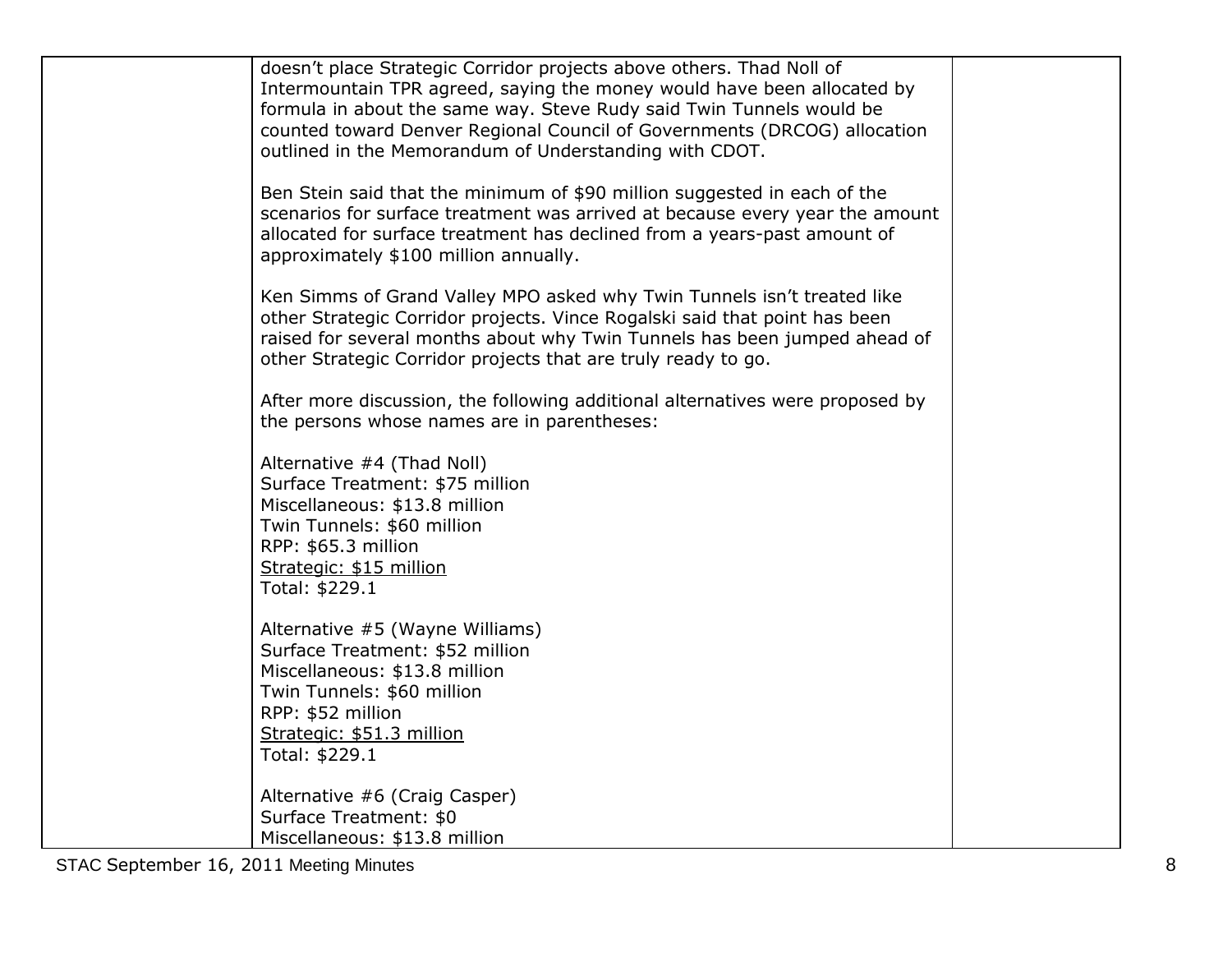|                                         | RPP: \$215.3 million<br>Total: \$229.1                                                                                                                                                                                                                                                                                                                                                                                                                                                                                                                                      |                  |
|-----------------------------------------|-----------------------------------------------------------------------------------------------------------------------------------------------------------------------------------------------------------------------------------------------------------------------------------------------------------------------------------------------------------------------------------------------------------------------------------------------------------------------------------------------------------------------------------------------------------------------------|------------------|
|                                         | Wayne Williams said that if no money is taken off the top for large-ticket<br>items, nothing will get done. Gary Beedy of Eastern TPR noted that the<br>alternatives are weighted toward the west side of I-25, and said I-70 east is<br>an important project for the eastern part of the state. Cliff Davidson said the<br>NFRMPO still needs money to get the North I-25 EIS implemented.                                                                                                                                                                                 |                  |
|                                         | The TC will discuss the various alternatives for spending the additional money<br>this month, and will take action in October. The STAC still has time to consider<br>the options, and can make a recommendation to the TC in October, said Ben<br>Stein.                                                                                                                                                                                                                                                                                                                   |                  |
|                                         | Following the discussion, Laurie Freedle said she would arrange to have the<br>three additional alternatives posted on the STAC website by the middle of next<br>week. Sandi Kohrs said an email would go out to STAC alerting them when the<br>new information is posted on the STAC website.                                                                                                                                                                                                                                                                              |                  |
|                                         | Handouts: Additional FY12 Funding Availability and Scenarios for its Use<br>memo; Fiscal Year 2012 (Final Budget) - Allocation by Category                                                                                                                                                                                                                                                                                                                                                                                                                                  |                  |
| FY 2013 Budget<br>Update/Laurie Freedle | The FY 2013 budget that starts July 1, 2012, was developed under two<br>different revenue assumptions: a staff recommendation of a revenue estimate<br>based on a model run (\$1.105 billion) and a more pessimistic projection for<br>federal revenues (\$1.023 billion).                                                                                                                                                                                                                                                                                                  | No action taken. |
|                                         | Laurie Freedle pointed out that the FY 2012 and FY 2013 budgets have<br>different investment categories than before because of the belief on the part<br>of CDOT staff that the current investment categories (safety, mobility, system<br>quality, and program delivery) aren't well understood by the public. The<br>proposed new categories are:<br>Maintain - maintaining what we have;<br>$\bullet$<br>Maximize - maximizing the current system;<br>$\bullet$<br>Expand - increasing capacity;<br>$\bullet$<br>Deliver - program delivery/administration;<br>$\bullet$ |                  |
|                                         | Pass-through Funds/Multimodal Grants; and<br>$\bullet$<br>Transportation Commission Contingency/Debt Service                                                                                                                                                                                                                                                                                                                                                                                                                                                                |                  |